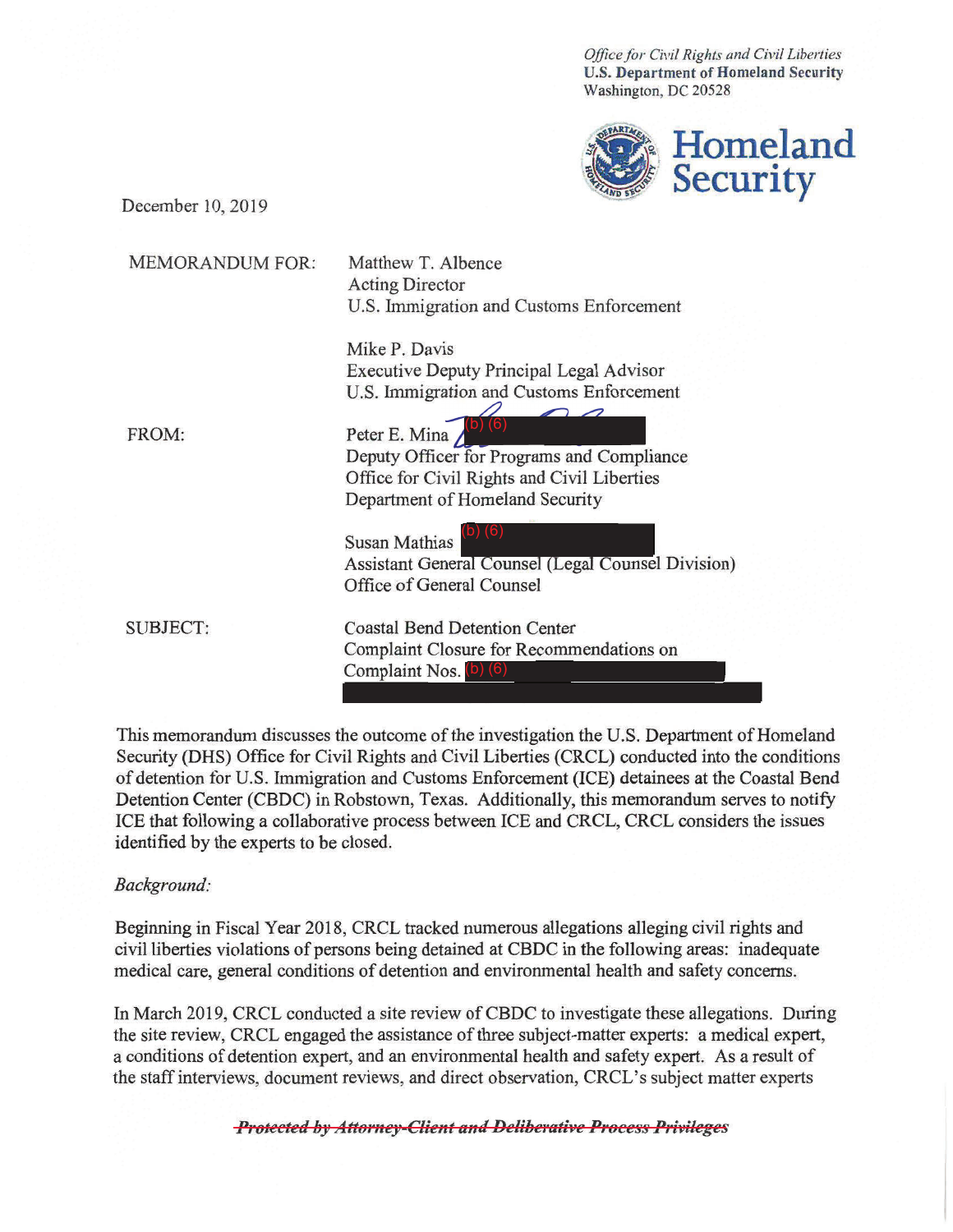provided written reports identifying specific concerns in their respective areas and made recommendations to address those concerns.

On May 28, 2019, CRCL provided the experts' written report and recommendations to ICE. On October 16, 2019, CRCL received ICE's responses. Of the nine recommendations sent to ICE, ICE concurred with seven of the recommendations; partially concurred with one recommendation and did not concur with one recommendation.

 close all nine recommendations, due to ICE's implementation of the remaining recommended After reviewing ICE's responses to the one partially concurred recommendation and the one recommendation where ICE did not concur, CRCL believes ICE's responses are sufficient to actions. We appreciate ICE working with CRCL on these recommendations.

*Recommendations resolved and closed*. CRCL would like to highlight the following examples of positive changes stemming from this work:

 providers are not using the room." In its response, ICE concurred and reported that "CBDC completed training with medical staff on July 1, 2019, regarding storage and or designee, monitors the medication inventory each week." Regarding CBDC's medical care, CRCL's expert observed that the prescription medications were stored in an unlocked cabinet to provide easy access to the medical providers for issuing first doses of medications and commended the CBDC medical staff for their patient-centered approach to providing rapid access to medications. CRCL's expert, however, recommended that, "CBDC identify a method for perpetual inventory of these medications and that the medication cabinet remains locked when the medical control of medications to ensure perpetual inventory of all stock medications and secure storage when medical providers are not in the room." ICE further stated, "the QA nurse,

 Supervisor inspects all mattresses before issuance. All damaged mattresses are repaired CRCL's environmental health and safety expert observed damaged mattresses in the housing units and stated that the "damaged mattresses are placing detainees at risk of infection, as they can no longer be properly cleaned and disinfected." Therefore, she recommended that "CBDC inspect all mattresses and replace those that have cracked or torn covers to facilitate compliance with the PBNDS 2008 Personal Hygiene standard". In its response, ICE concurred and reported that "as of June 24, 2019, the Laundry and properly sanitized before reissuance. Any mattress damaged beyond repair is properly disposed of and replaced by new mattresses to ensure each detainee has suitable, clean bedding."

*Partial and Non-concurrences.* Concerning CBDC's medical care, there were two recommendations where ICE either partially concurred or did not concur with CRCL's recommendations:

## Partial concurrence

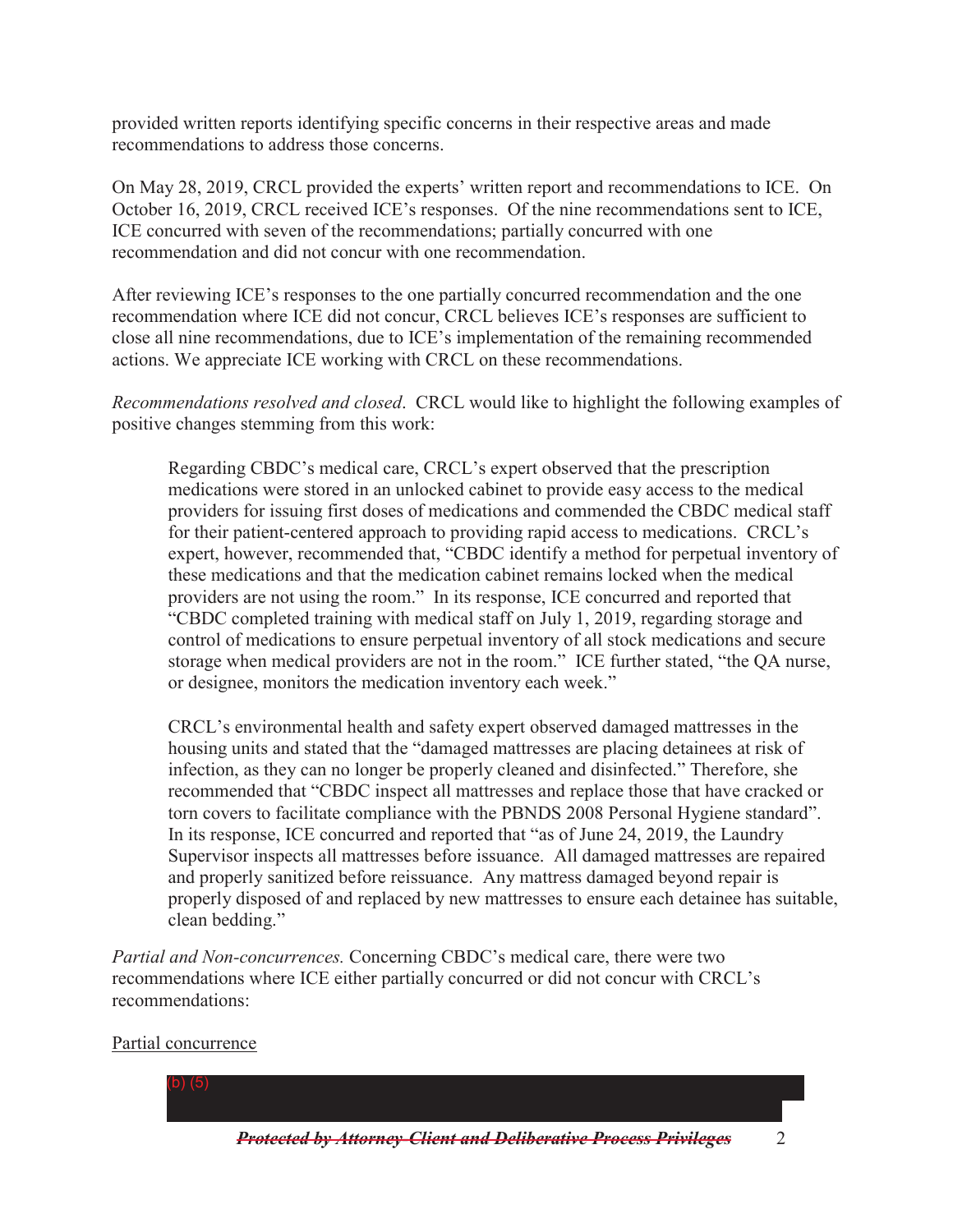

## Non-concurrence



 addressing our concerns, and accordingly, CRCL is formally closing the complaints identified in dressing our concerns, and accordingly, CRCL<br>is memorandum. This memorandum is our fina<br>estions, please contact the Director of the Comp<br>(6) or (b) (6) It is CRCL's statutory role to advise Department leadership and personnel about civil rights and civil liberties issues, ensuring respect for civil rights and civil liberties in policy decisions and implementation of those decisions. As a result, we appreciate the work that has been done by ICE and CBDC to address CRCL's concerns. We have considered this important work in this memorandum. This memorandum is our final report regarding CBDC. If you have any questions, please contact the Director of the Compliance Branch, Dana Salvano-Dunn, at **(b)** (b) (6)  $\frac{1}{2}$  (c) (6)  $\frac{1}{2}$  (b) (6)

Copy to:

 Timothy S. Robbins Acting Executive Associate Director Enforcement and Removal Operations U.S. Immigration and Customs Enforcement

 Acting Deputy Executive Associate Director eting<br>1force<br>S. Im<br>(6), ( Enrique Lucero Enforcement and Removal Operations U.S. Immigration and Customs Enforcement (b) (6), (b) (7)(C)

 (b) (6), (b) (7)(C) Tae Johnson Assistant Director, Custody Management Enforcement and Removal Operations U.S. Immigration and Customs Enforcement